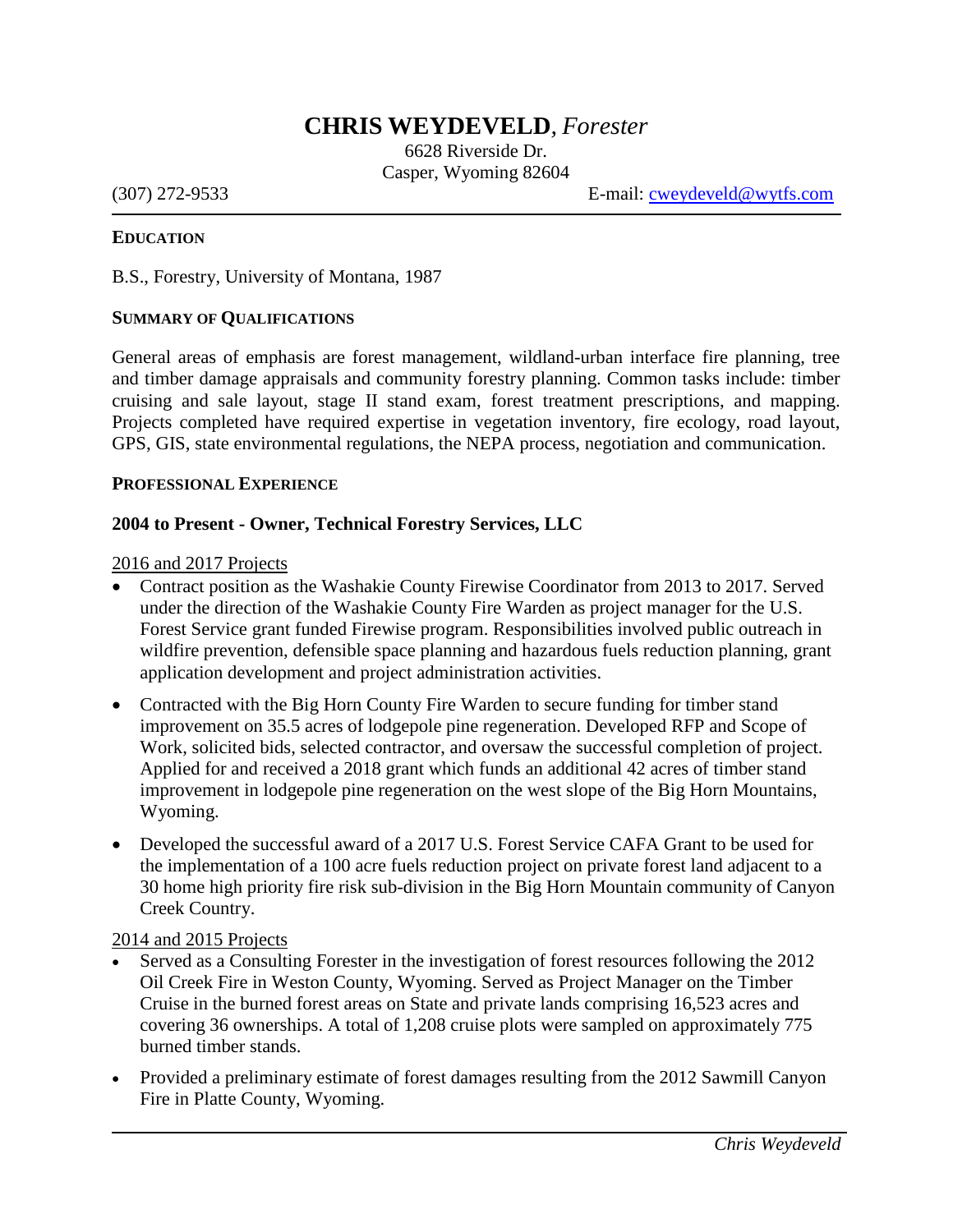- Conducting field investigations on the 2012 Arapaho Fire in Laramie and Carbon County, Wyoming to gather data for the preparation of a Burned Area Restoration Plan, Wildfire Mitigation Plan and Landowner Forest Stewardship Plan for the client.
- Firewise Coordinator for Big Horn County, Wyoming.
- Firewise Coordinator for Washakie County, Wyoming.

# 2013 Projects

- Conducted an investigation and appraisal of the BKS Hunting Club property on which an escaped prescribed fire burned from an adjacent property onto the BKS ownership. The fire damaged or destroyed approximately 1,600 of the 2,200 total mature trees growing in a tenrow shelterbelt. The final delivered appraisal document provided a monetary value for the trees lost or damaged in the fire and the associated costs in restoration of the damaged shelterbelt. The defendant and the plaintiff reached a settlement agreement and I was neither deposed nor served as an expert witness.
- Firewise Coordinator for Big Horn County, Wyoming.
- Firewise Coordinator for Washakie County, Wyoming.

# 2012 Projects

- Prepared several Forest Management and Wildfire Mitigation Plans for properties on Casper Mountain in Natrona County, and Big Horn County, Wyoming.
- Ongoing Big Horn County Firewise Coordinator assisting the County Fire Warden with public outreach in wildfire prevention, defensible space planning and hazardous fuels reduction planning and project administration activities.

### 2011 Projects

- Developed a Landowner Forest Management Plan and Wildfire Mitigation Plan for the Hogadon Ski Resort on Casper Mountain, Natrona County, Wyoming.
- 2011 Hot Springs County Community Wildfire Protection Plan. Collaborated with local government, local fire authorities, and state and federal government, to develop a comprehensive plan for the protection of life, property, and critical infrastructure from catastrophic fire in the wildland-urban interface (WUI). Facilitated local discussions, identified key community treatment priorities, collected scientific forest and fuels data, collected structure ignitability data, and provided recommendations for reducing the hazard of destructive wildfire to homes and essential infrastructure. The final document provides a platform to initiate fuels treatments designed to mitigate against wildfire destroying life, structures and essential infrastructure.

### 2010 Projects

- Reconciliation and Refinement of Biomass Availability Estimates in the Black Hills Region. Several independent estimates of biomass availability in the Black Hills have been made with widely differing accounts. This project resulted in a report aimed at reconciling the differences in the various estimates to derive a more accurate estimate of likely biomass availability.
- 2010 Big Horn County Community Wildfire Protection Plan Addendum to 2005 BH County Mountain CWPP. This Addendum identifies 40 at-risk communities with a land area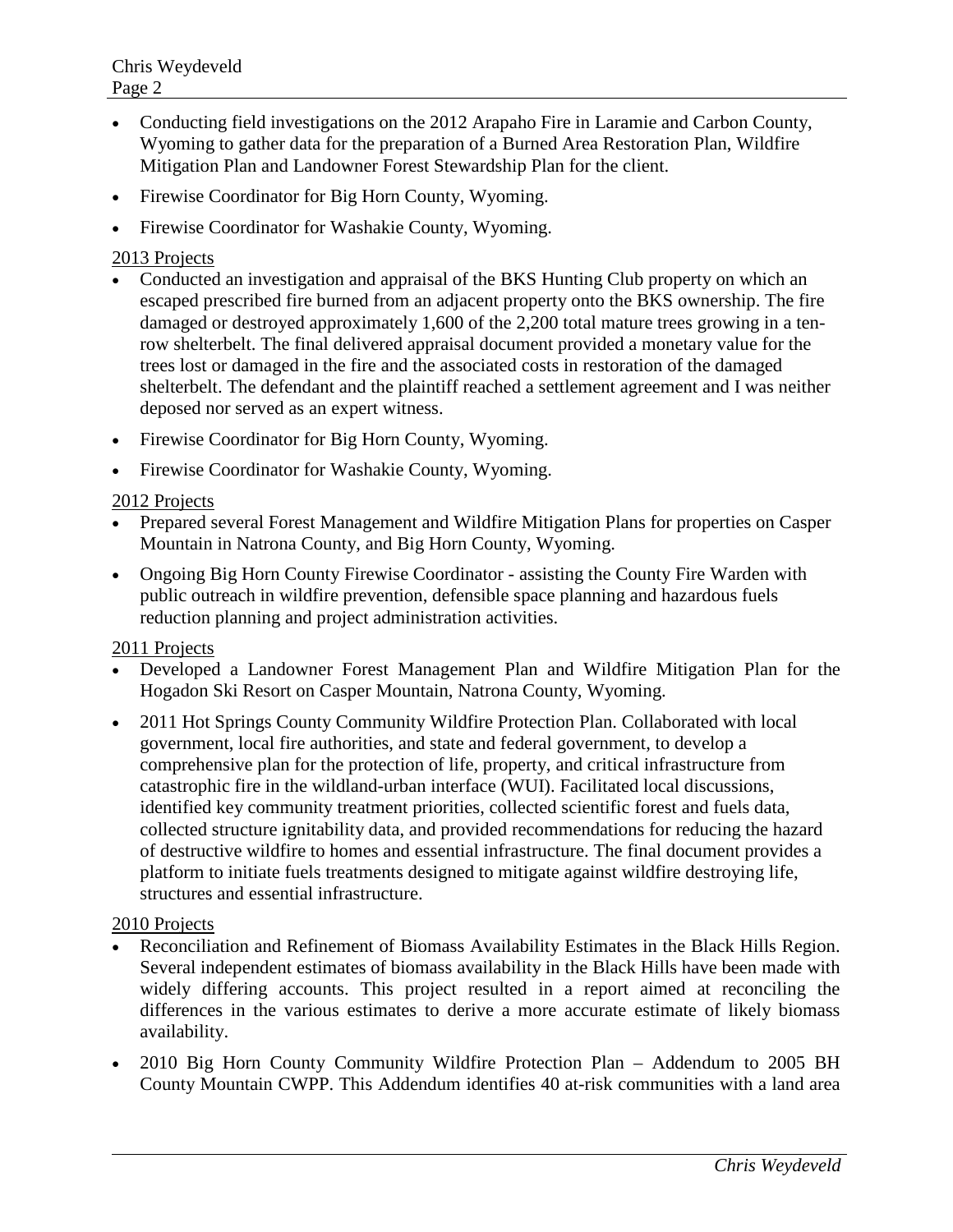of over 275,000 acres. This study addresses the wildland-urban interface (WUI) in the low lands or "river bottom" areas within Big Horn County.

# 2009 Projects

- Conducted a tree appraisal of 22 casualty trees removed during power line corridor clearance activities. Trees had been growing west of the landowner's home in a naturally wooded area in the Black Hills of South Dakota and had helped form a visual screen and provide aesthetic values. A value for the loss was determined using the Guide for Plant Appraisal, Ninth Edition trunk formula method.
- Conducted a tree appraisal of 39 casualty trees killed or otherwise damaged from the application of an herbicide to the soil surface. A value of the loss was determined using the Guide for Plant Appraisal, Ninth Edition trunk formula method. Appraised value included costs associated with removal of dead and dying trees and stumps, pruning of herbicide damaged limbs, cleanup activities, and the purchase of replacement trees.
- Conducted a timber cruise and damage assessment of a timber trespass on a private landowner's forest property in the Black Hills of Wyoming. The final report included: a description of forestland and historical forest management activities, methodology for appraising loss of timber value and other resources, and mapping of casualty tree locations.
- Fire and Fuels Specialist, East Deer Lodge Valley EIS, Fire and Fuels Report. Environmental analysis of 39,700 acres of National Forest System lands. Worked cooperatively with and under the direction of the U. S. Forest Service to prepare environmental documents meeting the standards set forth in the National Environmental Policy Act (NEPA), 40 CFR §1500- 1508. Contact: Dave Fletcher, [dfletcher@fs.fed.us,](mailto:dfletcher@fs.fed.us) (406) 494-0235.
- Silviculturist, East Deer Lodge Valley EIS, Silviculturists' Report. Developed forest management alternatives aimed at the salvage harvest of dead and dying mountain pine beetle infested lodgepole pine on the Beaverhead-Deerlodge National Forest in west central Montana. ArcMAP, MS Access, Fire and Fuels Extension (FFE) and Forest Vegetation Simulator (FVS) software was used to model fire effects and forest growth and yield, and to make comparisons of management scenarios. Contact: Dave Fletcher, [dfletcher@fs.fed.us,](mailto:dfletcher@fs.fed.us) (406) 494-0235.
- Big Horn County Firewise Coordinator, Big Horn County Wyoming. Responsible for the development of project and programmatic level planning addressing hazardous fuels and the threat of catastrophic fire destroying life, property and infrastructure. This two-year National Fire Plan grant also includes public outreach programs providing education on Firewise standards and includes the development of an addendum to the 2005 BH County CWPP addressing hazardous fuels in the river bottoms.

### 2008 Projects

• Project Manager, Park County Community Wildfire Protection Plan (CWPP) –Collaborated with local government, local fire authorities, and state and federal government, to develop a comprehensive plan for the protection of life, property, and critical infrastructure from catastrophic fire in the wildland-urban interface (WUI) within Park County, Wyoming. Facilitated local discussions, identified key community treatment priorities, collected scientific forest and fuels data, collected structure ignitabilty data, and provided recommendations for reducing the hazard of destructive wildfire to homes and essential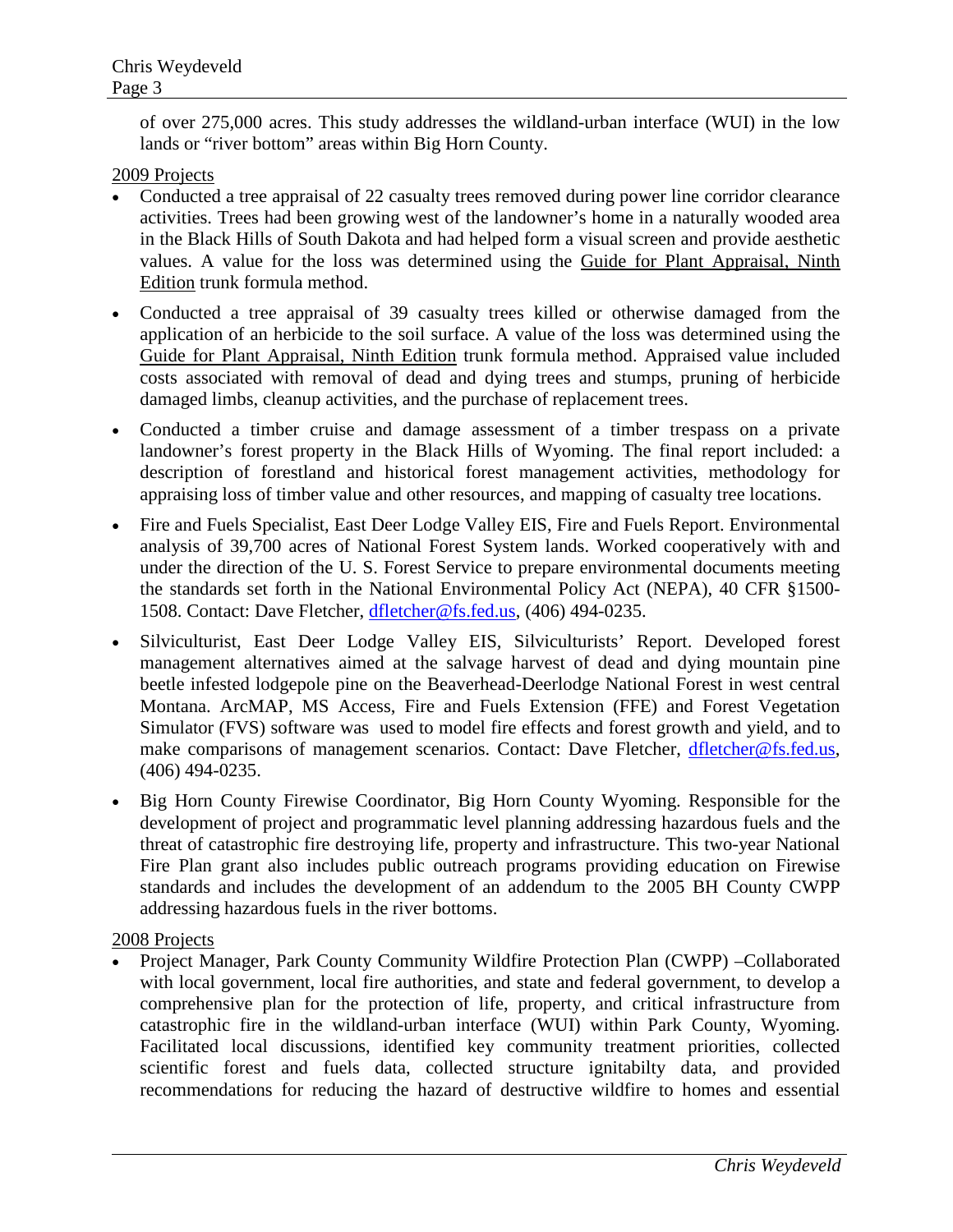infrastructure. The final document provides a platform to initiate fuels treatments designed to mitigate against wildfire destroying life, structures and essential infrastructure. Contact: Russell Wenke, Park County Fire Warden, [rwenke@parkcounty.us,](mailto:rwenke@parkcounty.us) (307) 527-8551.

# 2007 Projects

- Project Manager, Leavitt Landowner Forest Stewardship Plan Amendment (private) (ongoing). Timber sale preparation and administration on adverse slopes in the Battle Creek drainage, Bighorn Mountains, Wyoming. ArcMAP GIS software used to identify topographic conditions acceptable for the use of a cable yarding system to harvest timber. Trimble GeoExplorer GPS used to traverse harvest units. Contact: Richard Leavitt [rleavitt@remax.net,](mailto:rleavitt@remax.net) (307) 635-0303.
- Project Manager, Town of Greybull Street Tree Inventory. ArcGIS and i-Tree software used to inventory tree and planting spaces on Town property. A Trimble GeoExplorer with Pocket PC used for data collection in field. A management plan and complete GIS database provided to Town. Contact: Rodney Ross, [greybull@tctwest.net,](mailto:greybull@tctwest.net) (307) 272-2272.
- Project Manager, Black Mountain Layout II. Pre-sale timber marking, cruise design, timber cruise, volume determination, road layout, property boundary determination, GPS traversing and unit boundary marking. Contact: Jim Gates,  $i2$ gates@blm.gov, (307) 347-5211.

### 2006 Projects

- Project Manager: Blucher Creek TSI. Pre-commercial thinning of 70 acres of lodgepole pine in the South Pass area of the Wind River Mountains, Wyoming. Contact: Jim Glennon, [jim\\_glennon@blm.gov,](mailto:jim_glennon@blm.gov) (307) 352-0256 or (307)-352-0336
- Project Manager, Black Mountain Layout I. Forest reconnaissance of all Bureau of Land Management (BLM) administered forest lands in the Black Mountain area (west slope of the Bighorn Mountains, Wyoming). Forest health assessments, harvest unit layout, pre-sale timber marking, cruise design, timber cruise, volume determination, road layout, property boundary determination, GPS traversing and unit boundary marking. Approximately four million board feet (mmbf) of sawtimber prepared for sale (forest management occurred in response to a severe infestation of Douglas fir and spruce bark beetle). Contact: Jim Gates, [j2gates@blm.gov,](mailto:j2gates@blm.gov) (307) 347-5211.
- Project Manager, Medicine Lodge State Archaeological Site. Historic Apple Orchard tree planting. Site investigation of existing environmental conditions for the proper installation of 25 apple trees, including planting, staking, and mulching. To avoid destruction of cultural resources, soil disturbance activities occurred in cooperation with an archaeologist from the State Historic Preservation Office. Furnished labor, equipment, supplies, and materials. Contact Dave Taylor, [dtaylo@state.wy.us,](mailto:dtaylo@state.wy.us) (307) 469-2234.

### 2005 Projects

• Fuels Specialist, Burner Environmental Assessment, Fire and Fuels Report. Environmental analysis of 17,801 acres of National Forest System (NFS) lands. Worked cooperatively with and under the direction of the Forest Service to prepare environmental documents meeting the standards set forth in the National Environmental Policy Act (NEPA), 40 CFR §1500-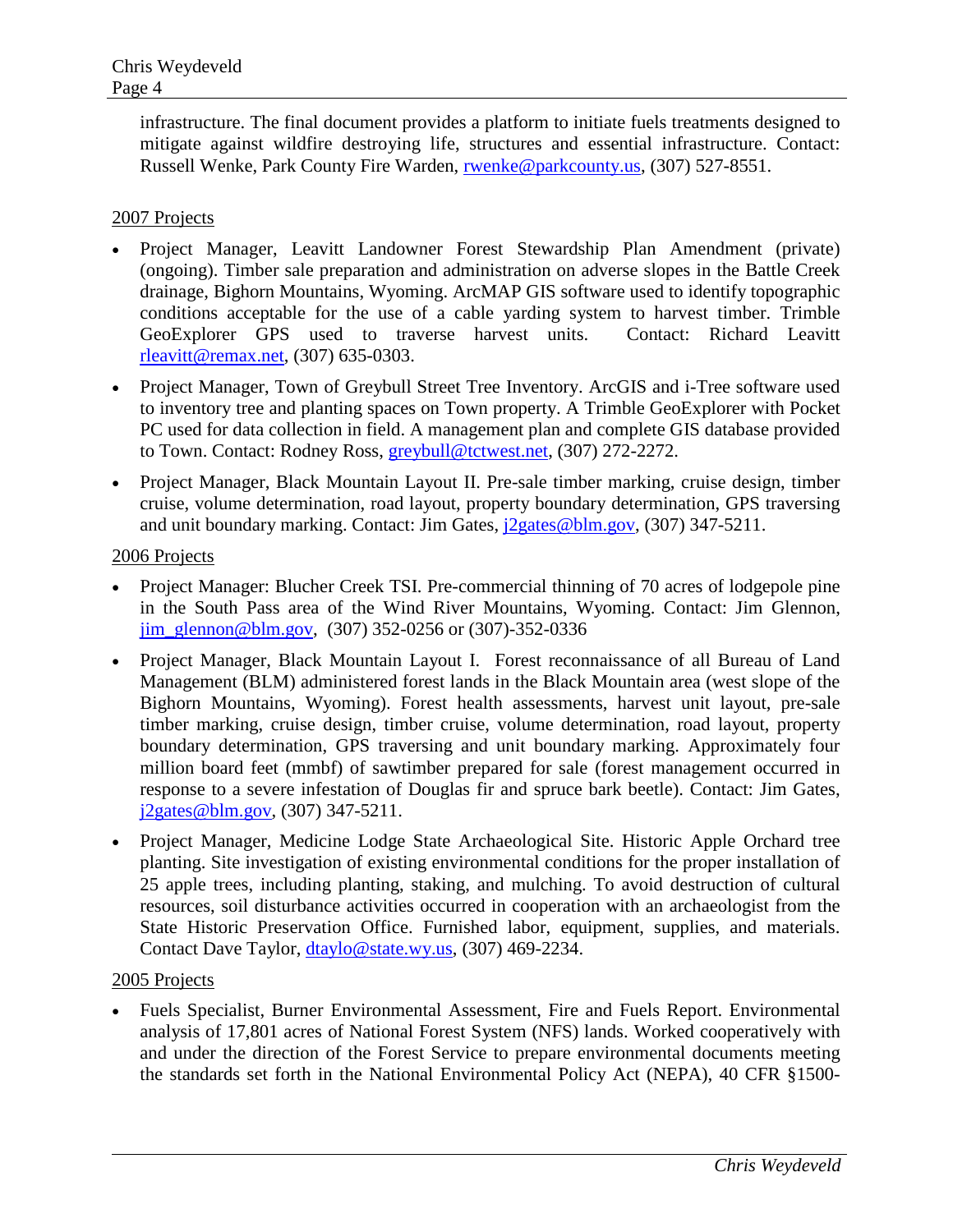1508. Contact: Elizabeth Krueger, [ekrueger@fs.fed.us,](mailto:ekrueger@fs.fed.us) (605) 642-4622. [http://www.fs.fed.us/r2/blackhills/projects/nepa/public\\_docs/burner/burner\\_final\\_ea.pdf.](http://www.fs.fed.us/r2/blackhills/projects/nepa/public_docs/burner/burner_final_ea.pdf)

- Silviculturist, Burner Environmental Assessment, Silviculturists' Report. Developed forest management alternatives aimed at improving forest health in project area located in the Bearlodge Mountains north of Sundance, Wyoming. ArcGIS, MS Access, and Forest Vegetation Simulator (FVS) software used to analyze forest inventory data and make comparisons of management scenarios. Contact: Elizabeth Krueger, [ekrueger@fs.fed.us,](mailto:ekrueger@fs.fed.us) (605) 642-4622.
- Project Manager, North Fork Bear Gulch Timber Sale (private): Timber sale preparation and administration. 700 thousand board feet (mbf) sawtimber prepared for sale and harvested. Contact: David or Greg Flitner [flitner@aol.com,](mailto:flitner@aol.com) (307) 765-2961.
- Project Manager, Hudson Falls Pipeline Biological Evaluation. Analysis area consists of a one-mile water pipeline corridor through USFS and BLM administered lands ending on private property. Identified all listed, proposed, and sensitive species known or expected in the analysis area and those species the project could potentially affect; analyzed cumulative effects resulting from the planned project in relationship to existing conditions and other related projects; made recommendations for removing, avoiding, or compensating for any adverse effects; maintained project file in accordance with NEPA guidelines. Contact: Dr. Meredith Scott, [mlscott1@earthlink.net,](mailto:mlscott1@earthlink.net) (307) 765-9516.
- Project Manager, Flitner Ranch Landowner Forest Stewardship Plan development. Plan includes forest management recommendations for the 1,100 forested acres within the ownership. Contact: David or Greg Flitner [flitner@aol.com,](mailto:flitner@aol.com) (307) 765-2961.

# 2004 Projects

- Project Manager South Fork Bear Gulch Timber Sale (private): Timber sale preparation and administration. 1.2 million board feet (mmbf) sawtimber prepared for sale and harvested. Contact: David or Greg Flitner [flitner@aol.com,](mailto:flitner@aol.com) (307) 765-2961.
- Project Manager, Scab Creek Timber Sale Preparation and Cruise. Marked and cruised 29 acres of Douglas fir sawtimber on the west slope of the Wind River Mountains, Wyoming, Pinedale BLM Field Office. Contact: Neil Schiche, neil schiche@blm.gov, (307) 631-0438.
- Project Manager, Big Horn County Mountain Community Wildfire Protection Plan (CWPP) [http://www.wytfs.com/PDF%20files/BHCWPP.pdf.](http://www.wytfs.com/PDF%20files/BHCWPP.pdf) Collaborated with local government, local fire authorities, and state and federal government, to develop a comprehensive plan for the protection of life, property, and critical infrastructure from catastrophic fire in the wildland-urban interface (WUI) within the 220,000 acre project area. Facilitated local discussions, identified key community treatment priorities, collected scientific forest and fuels data, collected structure ignitabilty data, and provided recommendations for reducing the hazard of destructive wildfire to homes and essential infrastructure. The final document provides a platform to initiate fuels treatments designed to mitigate against wildfire destroying life, structures and essential infrastructure.
- Project Manager, Bartlett Creek Timber Sale Preparation and Cruise. Marked and cruised 155 acres of primarily Douglas fir sawtimber on the southern end of Commissary Ridge in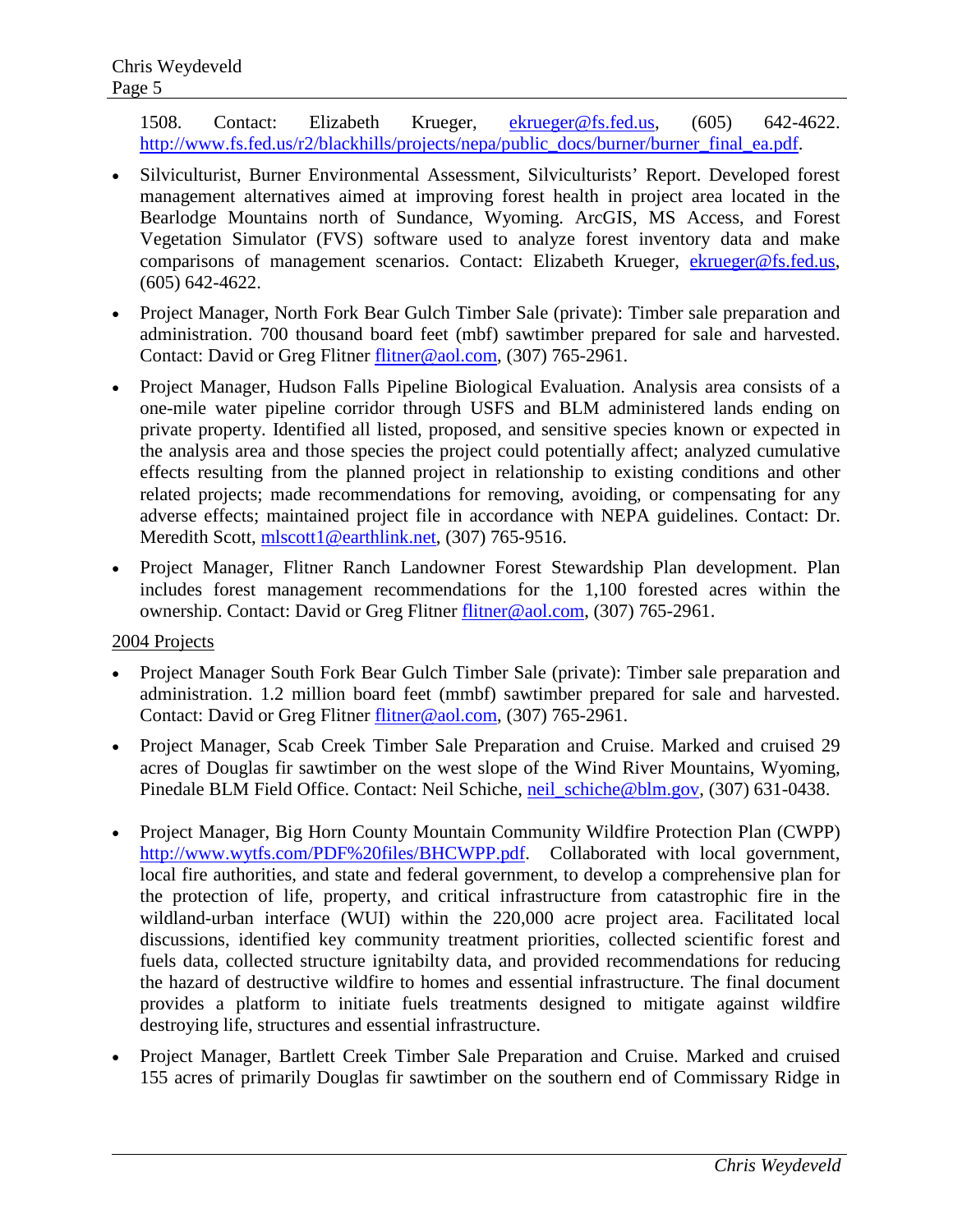southwest Wyoming, Kemmerer BLM Field Office. Contact: Neil Schiche, [neil\\_schiche@blm.gov,](mailto:neil_schiche@blm.gov) (307) 631-0438.

- Project Manager, Kaycee Community Forest Assessment. Tasks included: an assessment of the public trees, an assessment of the current municipal program in place for the management of the community forest, and recommendations for strategies aimed at maintaining and improving the Community Forest Program. Contact: Tom Knapp, [tomstire@rtconnect.net,](mailto:tomstire@rtconnect.net) (307) 738-2626.
- Project Manager, Leavitt Timber Sale (private): Timber sale preparation and administration. Approximately two million board feet (mmbf) of sawtimber prepared (one mmbf harvested in 2006). Contact: Richard Leavitt [rleavitt@remax.net,](mailto:rleavitt@remax.net) (307) 635-0303.
- Project Manager, Greybull Library and Museum Xeriscape Project. surveying the site; increasing the amount of shade to the existing buildings, railroad car museum, and picnic areas; planting healthy trees; pruning, removing and/or replacing overgrown, unhealthy, and/or potentially hazardous existing trees; reducing the current amount of grass/weeds, thereby cutting down on maintenance and water usage; developing a educational, botanic garden using native, and low water use shrubs; improving the quality of the soil with the addition of organic matter and an improved irrigation system.

# **2001-2004 Wyoming Operations Manager, North Wind Environmental, Inc.**

Supervised a staff of four engineering and natural resource professionals in day-to-day operations on a variety of projects. Duties included coordination of budgets, schedules and scopes of work.

### Projects included:

Developed survey design plans for the collection, processing and interpretation of forest/fuels data for the BLM Lewistown and Butte-Dillon Montana Field Offices. The Forest Vegetation Information System (FORVIS) methodology was used to conduct stand exam and walkthrough surveys on forestland in central and northern Montana. Work on this project also involved the development of a methodology for aerial photograph interpretation and the input and storage of data in electronic formats.

Assisted in the permitting process of National Pollutant Discharge Elimination System (NPDES) in the coal bed methane production fields in the Powder River Basin in north central Wyoming. Tasks included permit application procedures; maintaining a database of permitted outfalls; periodic sampling of water quality constituents; reporting laboratory results to the Wyoming Department of Environmental Quality (DEQ). Mapping software, GPS, water quality measurement devices and Auto CAD drawing software were used.

Project manager for the planning and design of permanent trout/recreation ponds on a private ownership in northeast Wyoming. Duties included the oversight of staff and sub-contractor operations, coordination with interested private and governmental entities, and compliance with state and federal permitting regulations, which required surveys of soils, wetlands, vegetation, fisheries and threatened and endangered species.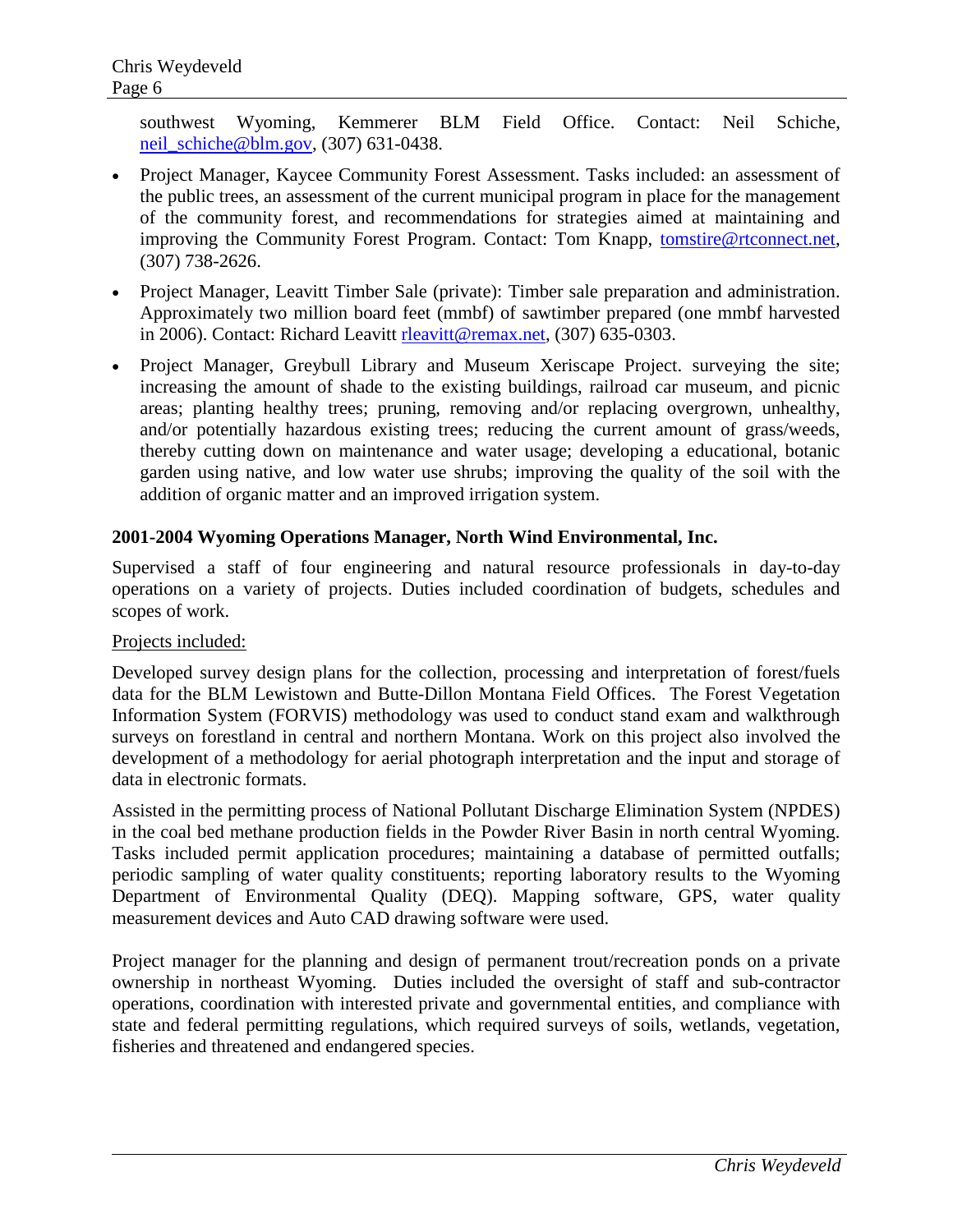Environmental scientist, Stewart River Floristic Inventory. Tasks included field verification, delineation and classification of local flora present on the Stewart River Local Training Area on the Seward Peninsula, Alaska.

Environmental scientist, state and federal permitting and bond release requirements for bentonite mining operations in the Bighorn Basin, Wyoming. Tasks included vegetation, wildlife, soils, hydrology and cultural surveys; report writing; and natural resource management recommendations.

### **1999-2001 Self Employed, Natural Resources Consultant**

Mr. Weydeveld specialized in forest management, aquatic habitat management, wildlife and vegetation sampling, insect and disease detection, forest landscape design plans, mapping, surveying and mining reclamation.

### **1991-1999 Wyoming State Forestry Division, Forester**

Mr. Weydeveld duties involved the management of state and private forest lands including: Forest Stewardship Plan preparation for private forest land ownerships; reforestation; timber sale preparation; timber sale administration; stand exams; community forestry planning; vegetation sampling; wildlife habitat improvement projects; wetland delineation; prescribed fire; wild land fire suppression and prevention, (Crew Boss red card certified); plant propagation; trail construction and maintenance; conservation education activities; and insect and disease control.

### **1987-1989 U.S.D.A. Forest Service, Forestry Technician**

Mr. Weydeveld worked as a crew supervisor on a trail construction and maintenance crew. Duties included public contracts and fire prevention and control in the Bob Marshal Wilderness, Flathead National Forest, Montana.

#### **1985 U.S.D.A. Forest Service, Recreation Technician**

Mr. Weydeveld worked in Saratoga, Wyoming as Recreation Technician. He was responsible for the maintenance and administration of the recreation facilities (campgrounds and picnic areas) on the Brush Creek Ranger District, including compliance checking, trail maintenance and public contacts.

#### **1984 U.S.D.A. Forest Service, Forestry Technician**

Mr. Weydeveld worked in Saratoga, Wyoming as a Forestry Technician. He participated in timber sale preparation, fire prevention and control; insect and disease detection and control; and boundary determination.

# **1983 U.S.D.I. Fish and Wildlife Service/University of Wyoming CO-Op Unit, Field Technician**

Mr. Weydeveld assisted as a field technician on a bird and small mammal survey in third order stream riparian zones. Project specifics included identification of bird species; live mammal